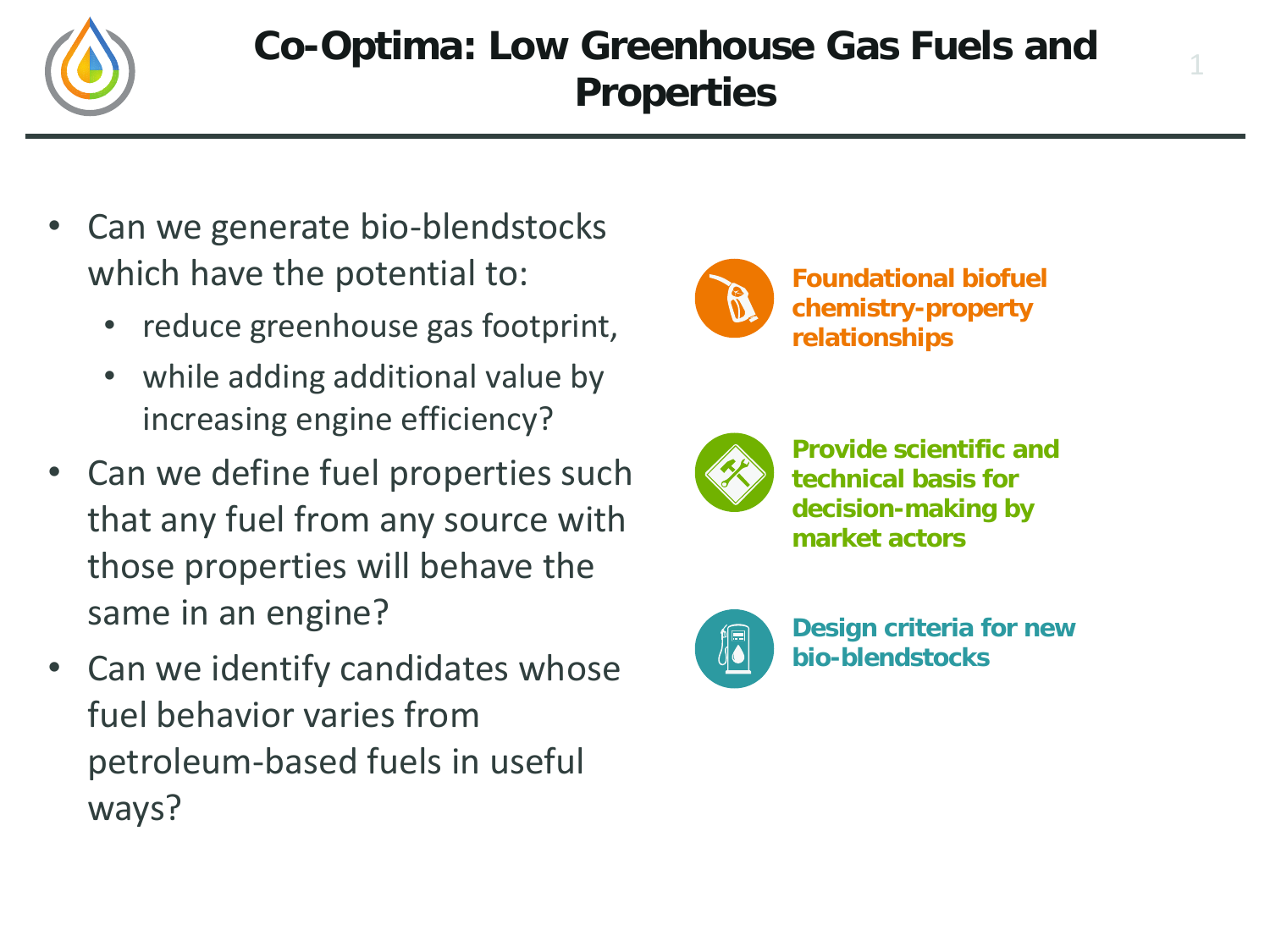

- Generate potential bioblendstocks from *existing* conversion pathways
	- Biochemical
	- Thermochemical
	- Chemical/hybrid
- Measure fuel properties
- Develop fundamental understanding of how bioblendstock chemistry determines fuel properties
- Develop understanding of fuel properties on engine performance

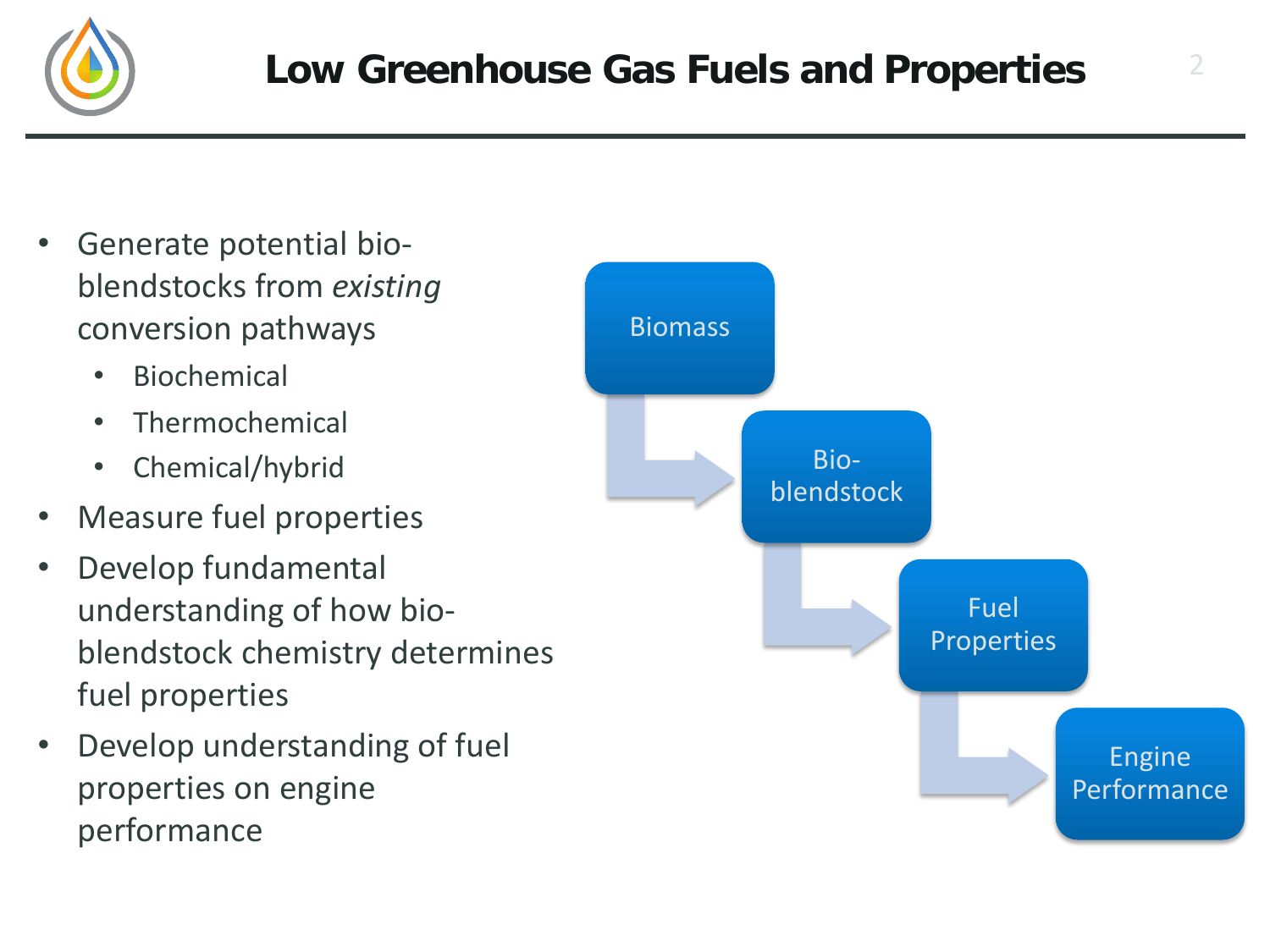

















# **Tiered process enables effective evaluation of fuel properties**

- Define fuel properties and target values for various combustion strategies
- Measure properties of neat bioblendstocks using tiered approach
- Investigate bio-blendstock behavior in blends with base fuel

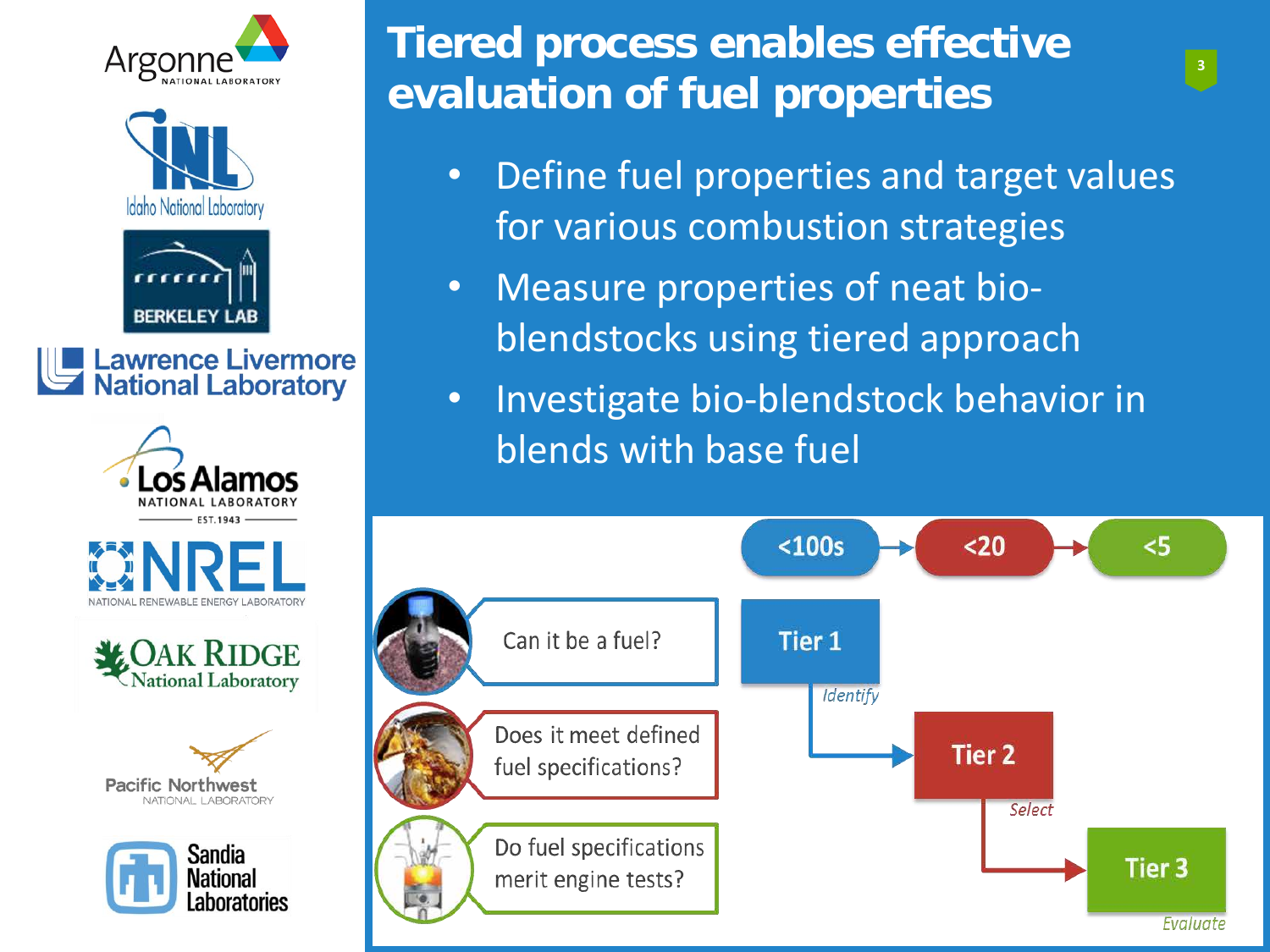

# **<sup>4</sup> Spark ignition candidates identified**

- Identified 9 molecular classes most suited for further evaluation as blendstocks
- Applied tiered screening process to more than 400 potential candidates

Blended fuels

@ multiple

blending ratios

(5-30 vol%)

- Focused on high octane components (>98 RON)
- 40+ candidates passed Tier 1 screening
	- Includes alcohols, esters, ethers, ketones, alkanes, alkenes, aromatics, furans
	- Working through Tier 2 screening

Base

fuel

**Bio-blendstocks:**  *mixtures, single compounds*

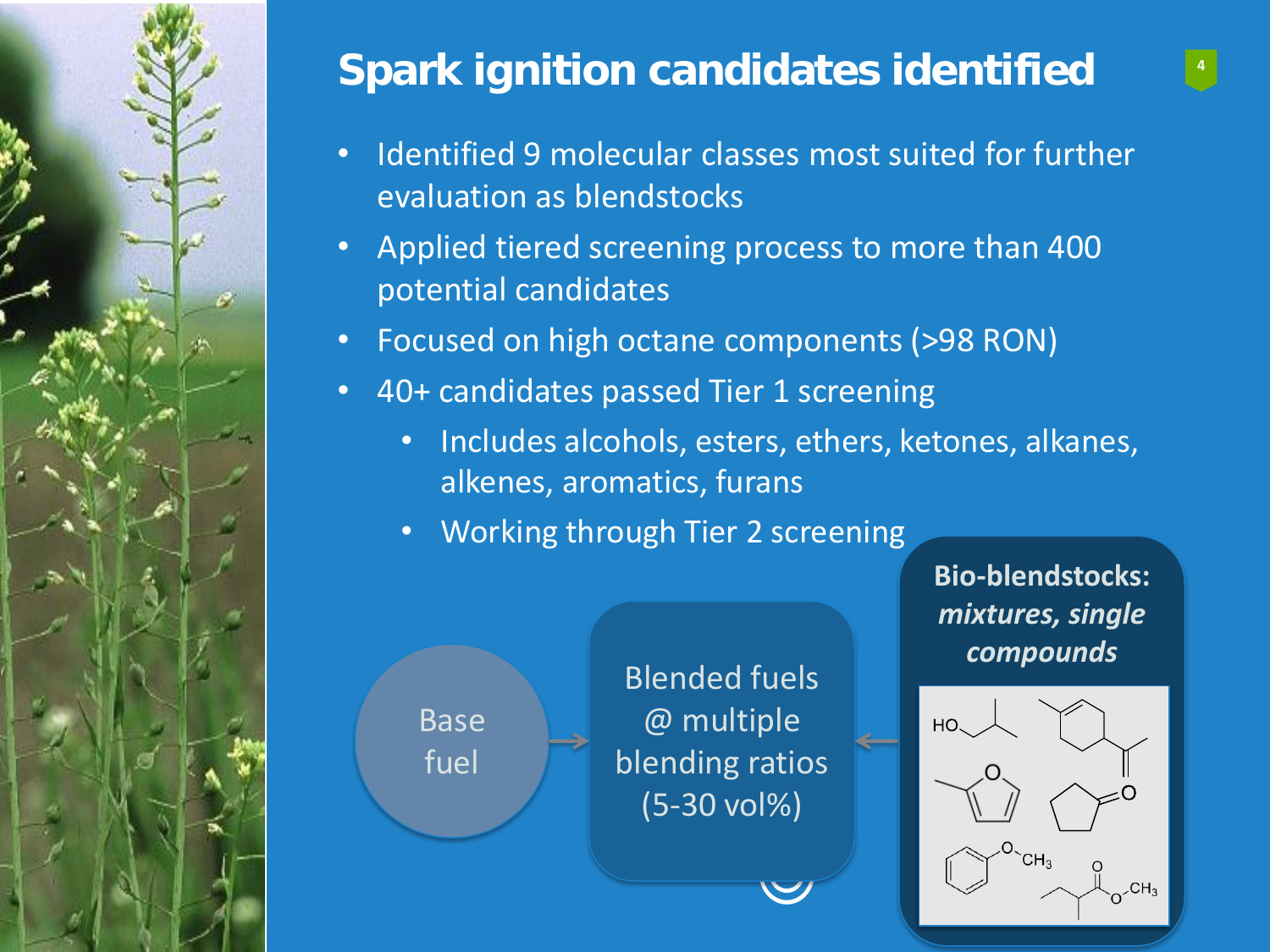





## **Analysis of fuel properties show <sup>5</sup> interesting trends**

- As an example, alcohol heats of vaporization are higher and increase more rapidly than other functional groups
- Heat of vaporization increases engine efficiency through "charge cooling"

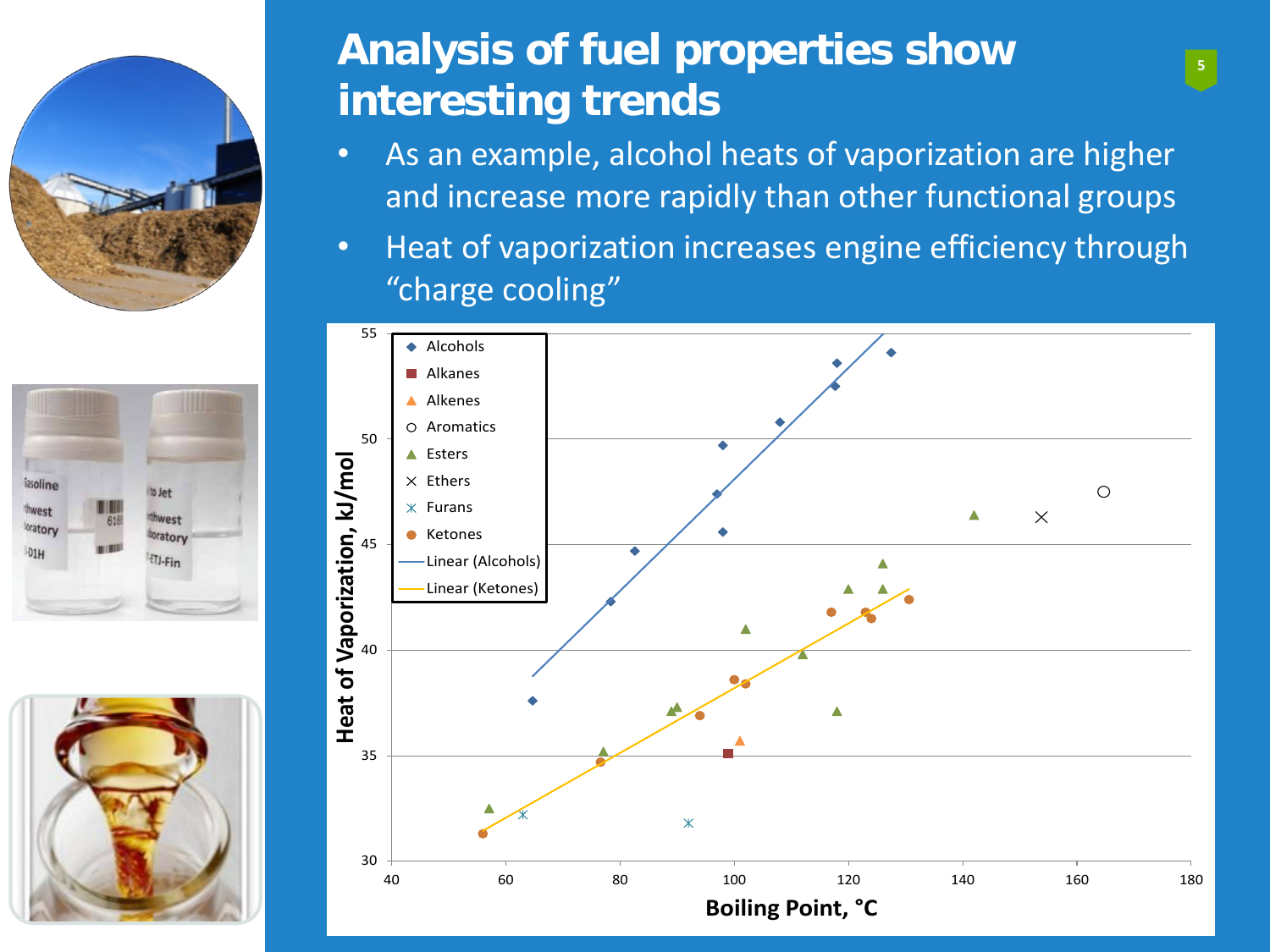





## **Bio-blendstocks may offer efficiency benefits**

- As another example, higher S (RON-MON) improves efficiency of downsized, boosted engines
- Bio-blendstocks offer another "knob" to turn

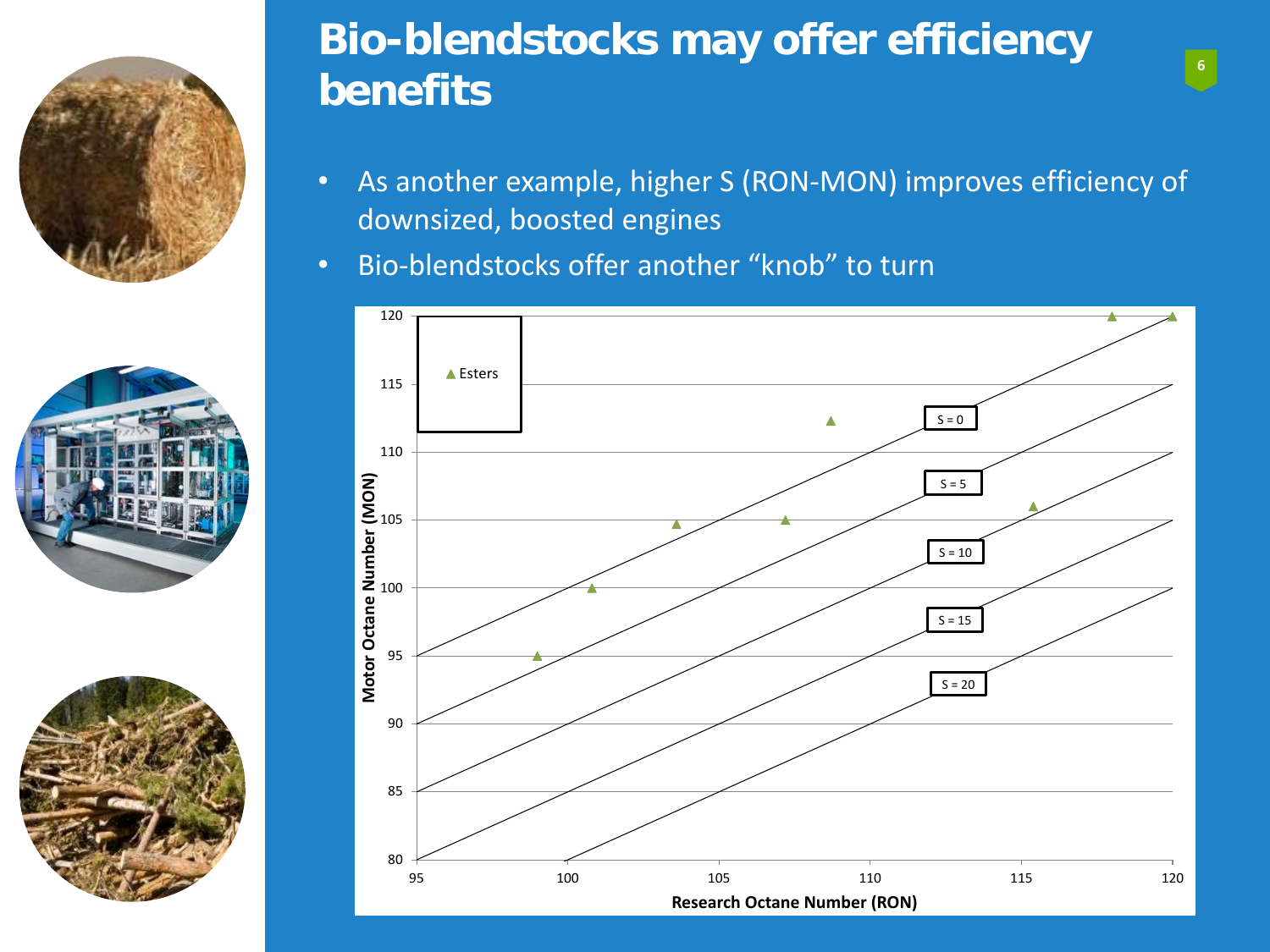





### **Impact: Bio-blendstocks may offer efficiency benefits**

- Higher S (RON-MON) improves efficiency of downsized, boosted engines
- Bio-blendstocks offer another "knob" to turn

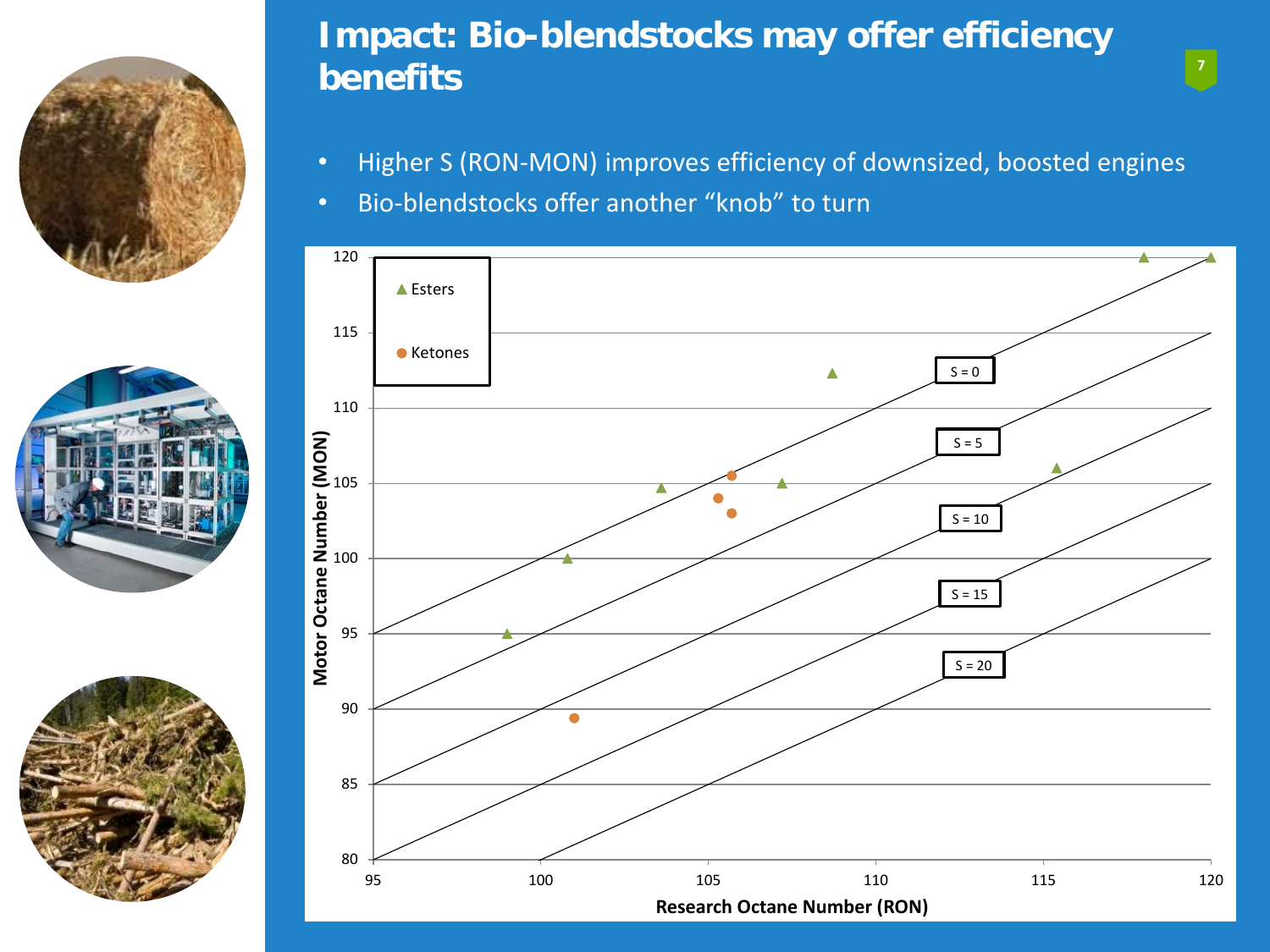





**Impact: Bio-blendstocks may offer efficiency benefits**

- Higher S (RON-MON) improves efficiency of downsized, boosted engines
- Bio-blendstocks offer another "knob" to turn

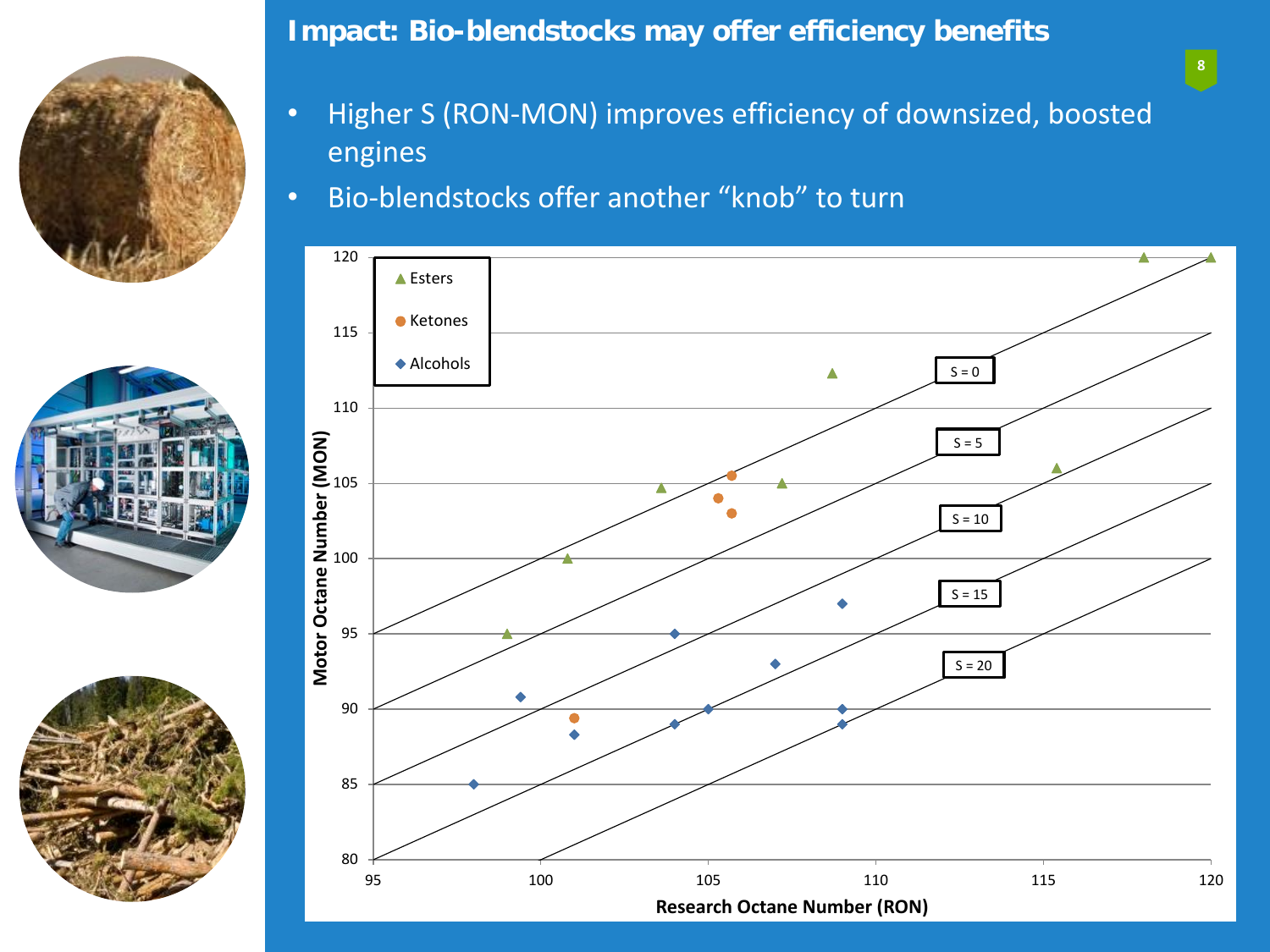





## **What is next: Engine testing and extending analysis to advanced compression ignition**



- Finish Tier 2 screening, including measuring blend properties
- Engine test matrix developed by AED and FP teams
- Identify combustion strategies
- Determine most important properties
- Identify, screen and test candidates



#### Tier 1: high-level screening

boiling point freezing point solubility ignition quality

corrosivity toxicity heteroatom conc. etc.

### Tier 2: candidate selection

fuel merit function \* life cycle GHG land use, water economics

state of technology infrastructure compatibility flash point, flammability etc.

### Tier 3: candidate evaluation evaluate promising candidates in engine tests